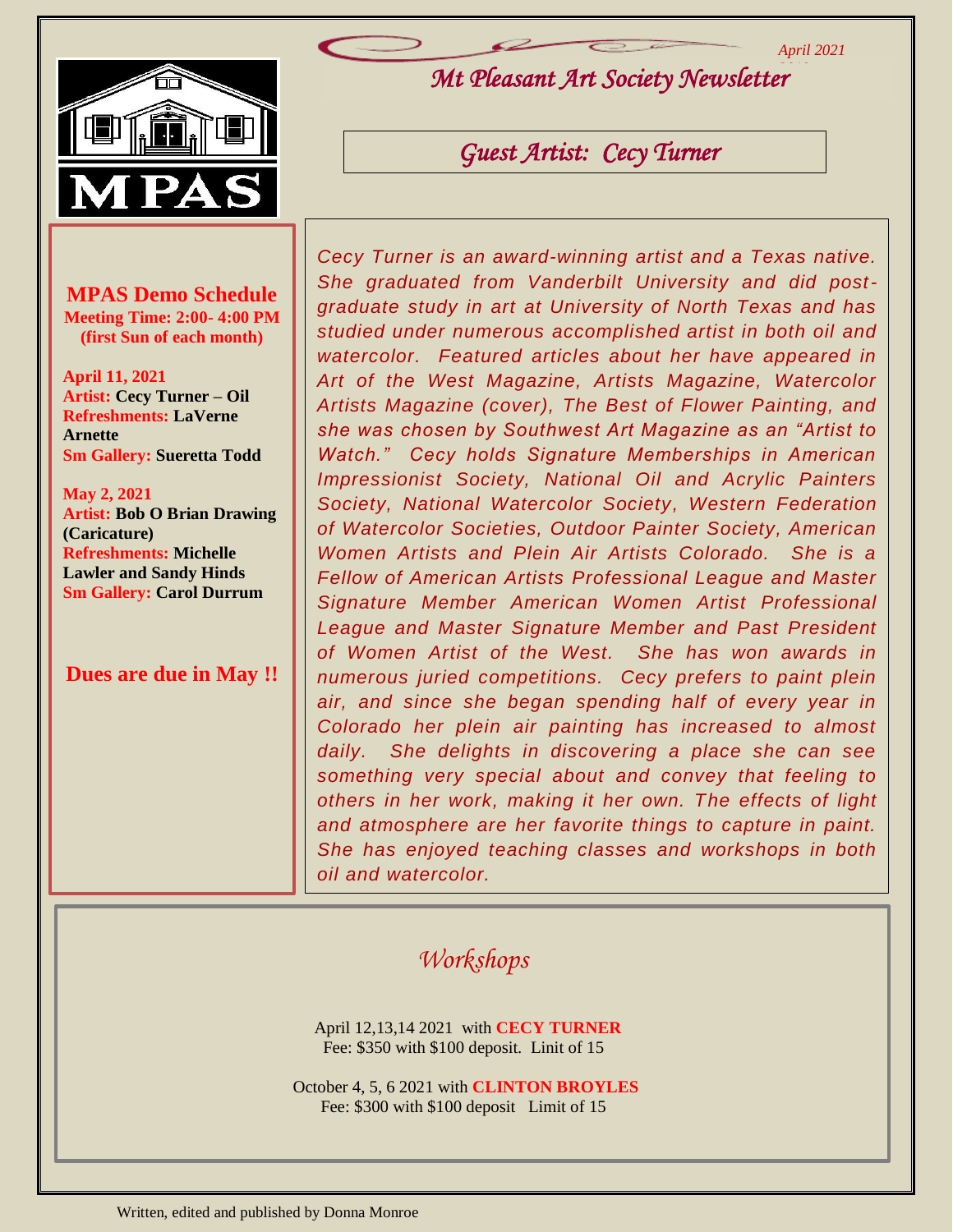## Greetings Artists!

Well, it has been a busy month and the Membership show was great. Lots of hard work by Michele Green and her committee. There were 58 paintings exhibited and I really liked seeing all the artists' work exhibited together. Congratulations to all our winners this year which include: LaVerne Arnett, Carol Durrum, Ann Glaess, Dusty Goodman, Michele Green, Linda Hardy, Sandy Hinds, Donna Monroe, and Velda Williams. I want to also thank all participants this year and commend you on your wonderful work displayed. There were some outstanding paintings and I'm sure hard for the judge to make his decisions. Start working on next year's entries now! That last sentence was for me!

Our demo artist, Barbara Hack was very entertaining and informative. She has an excellent sense of humor and you can tell she loves teaching and people. She did an excellent job showing us how she starts a portrait and provided much useful information and tips for making the portrait interesting and a positive likeness of the individual. She discussed how to correct errors if they occur and loved painting! She is a good teacher for sure!

Our refreshments were provided by Diana Williams and Paula Hodge in a great pandemic acceptable way which is much appreciated. The cherry cobbler and chicken salad croissants were among the really yummy foods provided. Thank you so much ladies for sharing with us! If you missed Linda Hardy's showing of some of her work, you missed a real treat. The irises were so lifelike, I think I could smell them! That was one of my favorites but it was a hard to just pick one favorite. She does beautiful work! Linda is very talented and works well in any medium she wants. I really liked all the variety of subjects she displayed in the Small Gallery.

We have a few spaces open if your or someone you know is interested in Cecy Turner's oil workshop. Please contact Donna Monroe for reserving your space and tell your artists friends about this opportunity as well. There are only a few spaces available. Cecy is also our next demo artist and she always paints something wonderful. I'm looking forward to her demo April  $11<sup>th</sup>$  which is our next meeting.

Please bring a printed copy of your job descriptions and also email it to me at [sclay@ntcc.edu](mailto:sclay@ntcc.edu) I know this will make transitions easier in the future and take the fear out of serving in a position. I am also happy to report that we have our slate of officers for next year and we will be voting on them in April at our meeting. We may still need someone interested in taking on part of the webmaster duties for the next year. Donna wants a much deserved break. If you are one of those people that really like working on the computer, this is the job for you and I'm sure Donna will be happy to help you get started. If you are interested, please contact Velda Williams. We need someone that would enjoy working on the computer and helping the art society function efficiently. Thank you in advance for considering this position.

Page2

Happy Painting! Sincerely, Shirley Clay, President